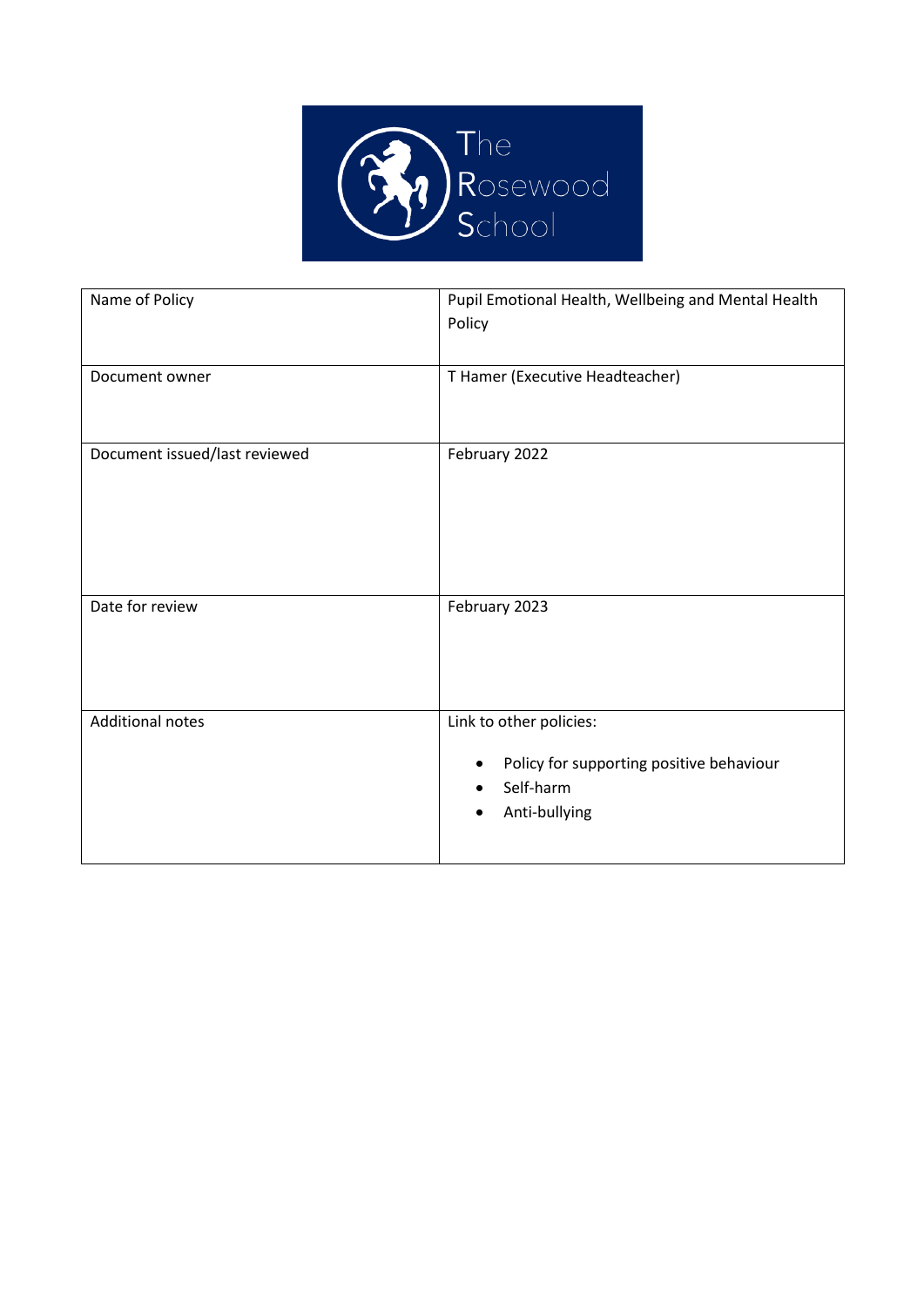## **Rationale**

The Emotional Health, wellbeing and Mental Health of all members of TRS is fundamental to our ethos and intent.

We believe that emotional healthy people will be able to:

- Develop psychologically, emotionally, creatively, intellectually and spiritually
- Initiate, develop and sustain mutually satisfying personal healthyrelationships
- Become self-aware, be aware of others and empathise with them
- Engage with Learning
- Develop a sense of right and wrong
- Show resilience in facing challenges, resolve issues and setbacks and learn from them

The Department for Education acknowledges that "Schools have a central role to play in enabling pupils to be resilient and to support good mental health and wellbeing". Guidance also states that school staff should not act as mental health experts but ensure that they have clear systems in place to identify mental health conditions including routes to escalate concerns and referrals.

TRS understands that the SEND code of practice alerts schools to the need to understand how mental health can underpin some behaviour presentations and that pupils need to be supported effectively including external support where appropriate. Some mental health issues will also meet the definition of a disability, TRS as a service are aware of our duties under the Equality Act 2010.

The department of Health's White Paper recognises that there should be more support for emotional wellbeing and resilience as it is "*fundamental to people's capacity to get the most out of life for themselves and for their families*" It also recognises that there is "*an inseparable link between good emotional and physical health and success in learning and achievement"*

TRS has the aim to ensure that all relevant steps are taken to enable support in all circumstances. With specific reference to the Coronavirus pandemic and the UK's governmental advice: TRS will endeavour to be as responsive to changing advice as is possible, and will frame this in our "Contingency Planning" for use in delivering effective education in whatever guise is best suited to pupils.

This impact on developing helpful thought processes and behavioural choices for an individual's future *"life skills and emotional resilience acquired in childhood and adolescence help people cope with challenges throughout their lives."*

## Aim of TRS

TRS has an important role to play in supporting mental health and wellbeing of our pupils. Our approach is personalised to the particular needs of our pupils with the central goal to promote their welfare, health and development. This includes the following aspects:

- To promote positive emotional health and wellbeing
- To help pupils and staff understand and express their feelings
- Build their confidence and emotional resilience and therefore develop their capacity to learn, accept change and move forward.
- Create a safe and calm environment
- Identifying any emerging or developing issues as early and accurately as possible
- Access to specialist support working alongside home schools and external agencies to provide swift access and referrals where required.
- Ensure staff receive the necessary training regarding Mental Health awareness and trauma informed practice including impact of adverse childhood experiences (ACES) on young people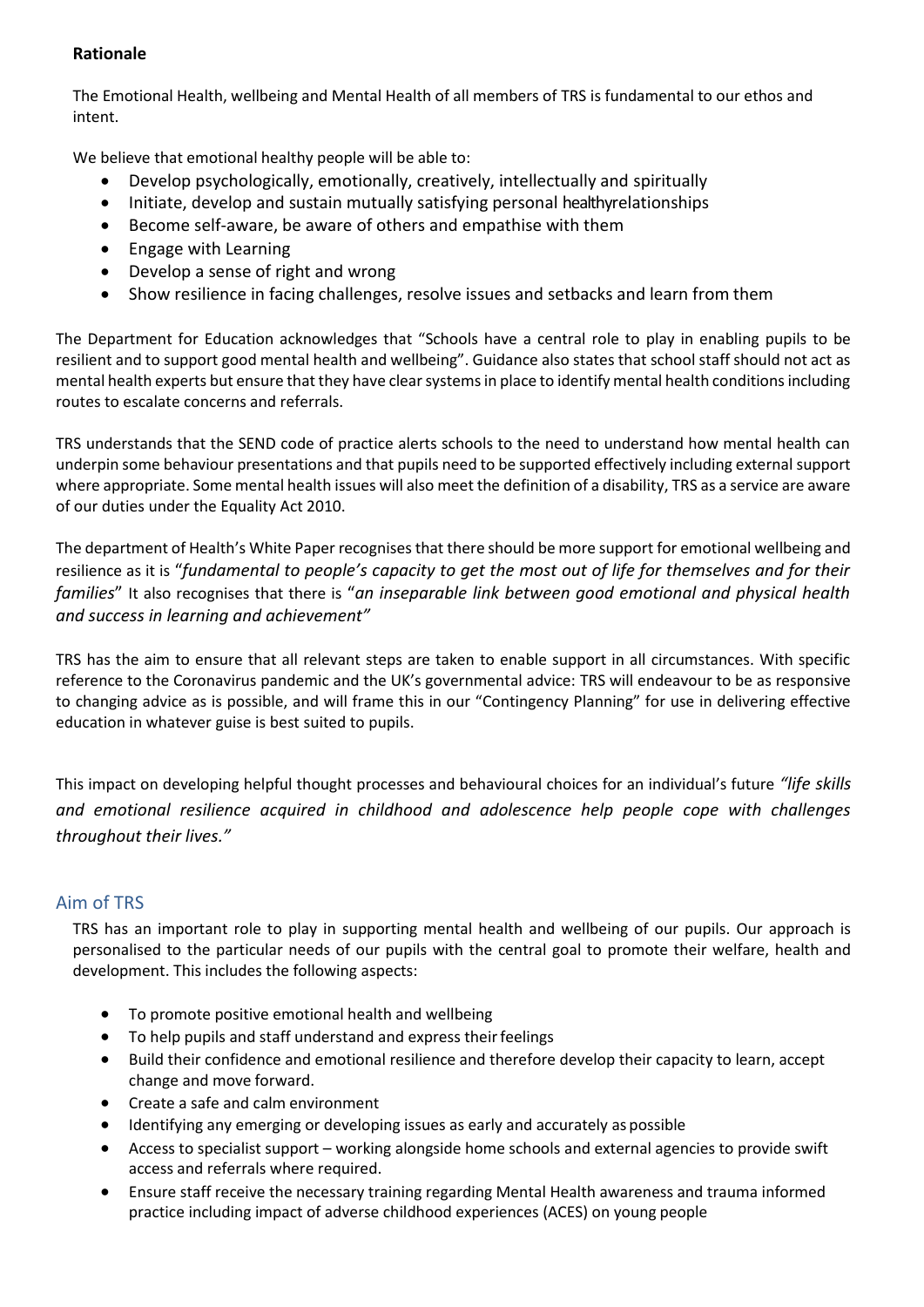# **Culture**

TRS creates a Service wide culture centred around both pupil and staff wellbeing:

- Ethos and calm, welcoming environment
- Curriculum design and link to cultural capital
- Partnerships with families and our wider community including the extensive links to supportingagencies.
- Clear Leadership expectations around behaviour and high aspirations

## Curriculum Organisation

The culture and ethos of TRS is positive and is proactive in its approach and welcomes opportunities to promote emotional health and wellbeing through the formal and informal curriculum.

Staff use a variety of methods to ensure that emotional health and wellbeing is being addressed. These complement and reflect the overall aims and philosophy of our Service; our approach includes:

- Guiding principles as class codes of conduct
- Clearly identified rewards and sanctions understood by all
- Rewarding positive behaviour and achievement
- Setting appropriately challenging tasks
- Providing a forum for listening and talking e.g. using circle time as a tool for personal, social and health education and citizenship
- Encouraging co-operation and collaboration
- Developing social competence
- Encouraging and developing coping strategies and resilience

Emotion, wellbeing and relationships play a huge role in a person's ability to learn effectively. We believe that positive emotions and thoughts are central to effective learning. We place high value on a child's emotional intelligence and literacy and positively seek to develop and enhance the emotional curriculum which is embodied within Enrichment, Citizenship, mentoring etc. in a number of ways**:**

- Mutual Respect
- Teachers model the behaviour we expect from pupils, parents and carers.
- Positive self-esteem is key to our learning and teaching and is developed through: Focus on positive praise and rewards, Clear, known system of sanctions
- Positive strategies for responding to negative comments
- Care All staff members care
- Parents are connected with what happens through regular contact and pupils review meetings.
- Trust exists between Pupils, Staff, Management Committee, Parents and Carers
- Close links between other professional agencies who support our pupils
- Genuine concern
- Excellent systems of pastoral care
- Integrated curriculum PSHE/SMSC/RSE/Enrichment/Mentoring with a focus on emotion, self-awareness, social awareness and skills
- Creativity, innovation, developmental learning are highly valued

The delivery of Personal, Social, Health and Citizenship Education is fundamental to our promotion of emotional health. Through the planned programmes and informal curriculum opportunities exist to explore issues appropriate to pupils' ages and stages of development. Staff deal sensitively with these issues and differentiate according to the needs of the pupils in their care.